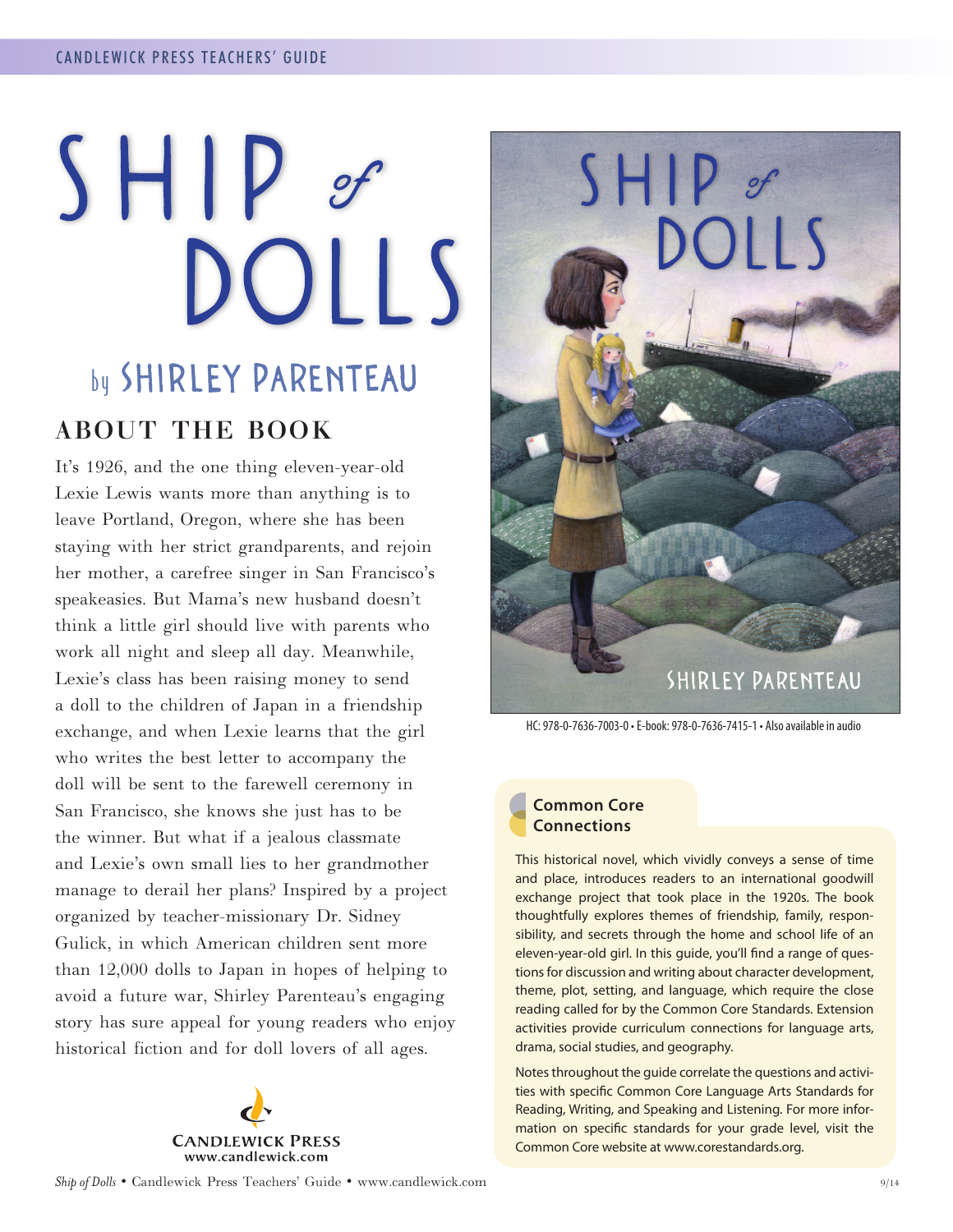

#### **COMMON CORE CONNECTIONS**

**Correlate to Common Core ELA Reading Standards for Literature: Key Ideas and Details RL.4.6–1, 4–6.2, 4–6.3; Craft and Structure RL.5–6.6; ELA Speaking & Listening Standards: Comprehension and Collaboration SL.4–6.1.**



# DISCUSSION QUESTIONS

- 1. Based on what Lexie says and thinks and the actions she takes, how would you describe her? What is important to her? What are her strengths? What hardships affect her life? How does she change over the course of the story?
- 2. Identify some mistakes and bad decisions that Lexie makes. In which cases does she take responsibility for what she did? When does she hide it or lie about it? Why is it sometimes hard for her to tell the truth? What are the consequences of her mistakes?
- 3. Take a close look at the haiku that Lexie writes (pages 74, 130, 161). First talk about the imagery in each poem and what emotions it conveys. Then discuss how the poems reflect Lexie's own life and hopes, and how they reflect changes in Lexie and her situation.
- 4. Find passages that show how Lexie feels about her mother near the beginning of the book. What has their life together been like? Why aren't they together anymore? How realistic are Lexie's hopes for living with her mother again? Discuss how Lexie's understanding of her mother changes and what prompts those changes.
- 5. Lexie and her grandmother have a complicated relationship. How does Lexie feel about her grandmother at first? How does their relationship change? Give examples of some actions by her grandmother that upset Lexie, as well as some that make her happy.
- 6. Grandma has a firm idea of what a girl should be like, sometimes related to what her own mother thought. Find specific examples of how Grandma thinks Lexie should look and act. When does Lexie agree? When does she disagree? What useful insights does Lexie's grandfather give into Grandma's personality?
- 7. Describe Lexie's mother and give examples of how she treats Lexie. Compare Lexie's mother and grandmother. Describe ways they are alike and ways they are different. Consider their choices, values, how they spend money, and even how they look. Why does Grandma disapprove of Lexie's mother, and how does she show her disapproval?
- 8. Lexie's relationship with Jack has a lot of ups and downs. When do they get mad at each other and why? Describe some scenes where they help each other and act like friends. How does their relationship improve, and what actions or events show that improvement?
- 9. Lexie's view of Louise changes throughout the book. Describe Louise and discuss scenes in which she treats Lexie badly. What role does Jack play in how Louise acts toward Lexie? Describe Louise's parents and how their actions affect Louise. What does Lexie think and feel about Louise by the end of the novel?
- 10. Lexie hopes that girls in Japan will be nice to Emily Grace, even though the doll looks different from them. How do this hope and concern reflect Lexie's own concerns about how she is treated at school? Why do you think some people are not nice to Lexie? What other aspects of Emily Grace reflect Lexie's life and hopes?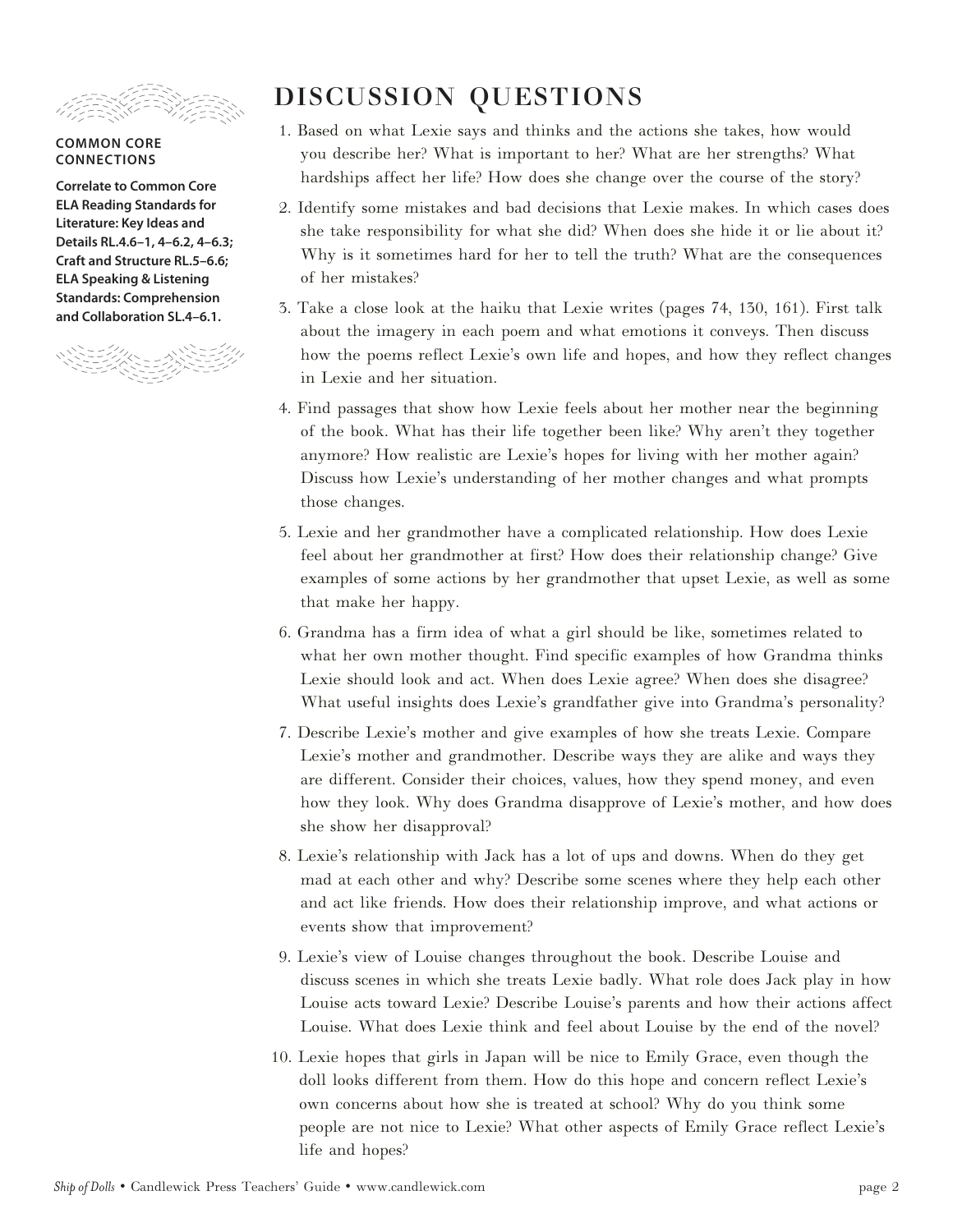- 11. Keeping secrets comes up a lot in this novel. What secrets does Lexie keep from her grandparents? From other people? What secrets do her grandparents keep from her? What role does keeping secrets play for Louise? Discuss the reasons people keep secrets and what the results can be.
- 12. Using specific details from the text, describe the doll project and its goals. How are the dolls expected to serve as ambassadors? Why are Americans concerned about their relationship with Japan? What role does the doll project play in moving the action forward in the book?
- 13. Compare the two dolls in Lexie's life, Annie and Emily Grace. Describe each of them physically. What role does each doll play in the novel's plot? How does Lexie's interaction with each of the dolls reveal what kind of person she is, both when she is making dresses and when she is on board the steamship?
- 14. The point of view (POV) in this novel is a third-person narrative that is "limited omniscient," which means that it conveys the thoughts of just one or a few characters. Whose thoughts does the narrative reveal? What role do italics play in indicating those thoughts? How else are italics used in the text? What are the advantages and disadvantages of a third-person POV compared to a first-person one?
- 15. Describe Lexie's school, classroom, and the lessons that are mentioned. Compare her school and classroom to your own. What is similar? What is different? Describe Lexie's teacher, how she interacts with the students, and how she treats Lexie. Discuss whether you think the "punishment" she gave Lexie to make a dress was fair.

# CLASSROOM ACTIVITIES AND CURRICULUM CONNECTIONS



#### **COMMON CORE CONNECTIONS**

**These activities correlate to Common Core ELA Reading Standards for Literature: Craft and Structure RL.4.6.4, 5–6.5; ELA Writing Standards: Production and Distribution SL.4–6.1.** 



# ENGLISH LANGUAGE ARTS

## Dear Friends

Have your students imagine that their class is sending a doll to a classroom in Japan along with a letter. Explain that like the students in Lexie's class, each student will write a letter to accompany the doll. It can be written to accompany a male or female doll, going to boys or girls in Japan to promote friendship and understanding. To give students a sense of what they might include in their letter, have them read some letters from American children, including boys who participated in the 1927 Friendship Doll project. They can be found http://www .bill-gordon.net/dolls/letters/letters1927/american/index.htm. Post the students' letters on a bulletin board or classroom Web page.

# Haiku

On page 73, Lexie describes haiku as "Seventeen syllables in three lines. They're supposed to be about nature and feelings." Read aloud the three haiku that Lexie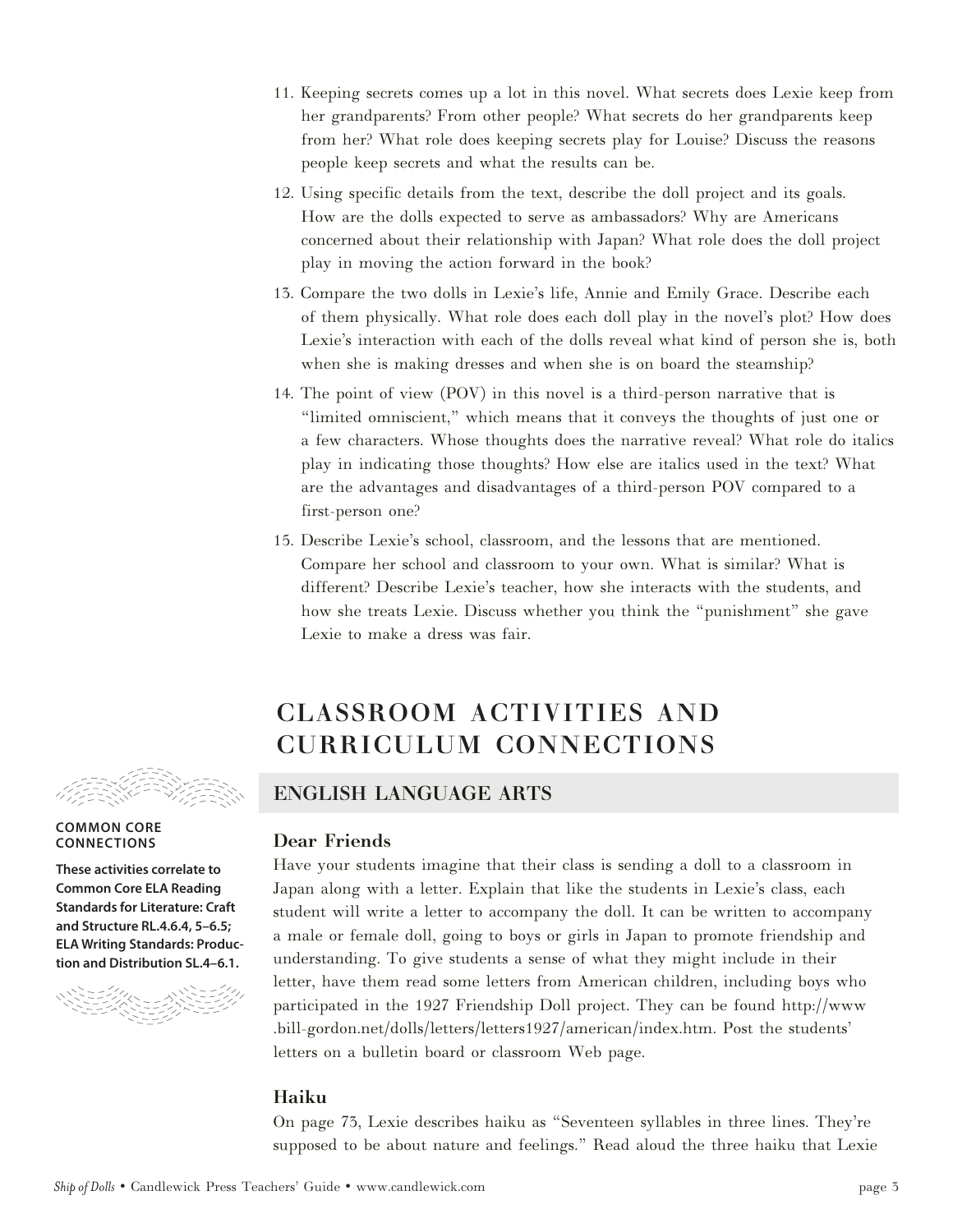writes (pages 74, 130, and 161) and discuss them as a class. Then have each student write three haiku related to any topic touched on in *Ship of Dolls*. Invite them to copy their favorite one onto attractive paper and decorate the page; the class can then combine the decorated pages to make a class book.

## It's the Bee's Knees

Because *Ship of Dolls* is set in the 1920s, the text uses words and phrases from that time that may be unfamiliar. Have students jot down those words as they read or go back and find them, noting the page numbers. Possibilities include *flapper, cloche, speakeasy, big-band music, pinafore,* and *celluloid.* Students could also collect slang expressions like *bee's knees* and *cat's meow.* Have students try to define the word or phrase from context, then look it up in a regular dictionary or, if necessary, a slang dictionary. Students can then create a word cloud of the terms (at wordle .net or tagxedo.com) to share, comparing the words they and their classmates found.

# Building a Narrative Pyramid

*Ship of Dolls* unfolds in chronological order, which works well for studying story structure. One graphic organizer that links character and actions is a narrative pyramid. You can find templates for one on the Internet or have students create their own. A narrative pyramid has eight lines, with its words centered to resemble a pyramid. Each line contains one more word than the line above it, in this order: line 1: the main character's name; line 2: two words that describe the character; line 3: three words that describe the book's setting; line 4: four words that describe the character's main conflict; line 5: five words that describe a key event in the story's plot; line 6: six words that describe another key event; line 7: seven words the describe a third key event; line 8: eight words that describe how the character's conflict is resolved. After students have completed their pyramids, invite them to decorate their papers and share them with the class.



#### **COMMON CORE CONNECTIONS**

**Correlates to Common Core ELA Writing Standards: Production and Distribution SL.4–6.1; ELA Speaking & Listening Standards: Presentation of Knowledge and Ideas SL.4–6.6.**



# DRAMA/WRITING

### Readers' Theater

Have students work in small groups to dramatize a scene from the book. First they should find a passage with a lot of dialogue. Then they need to convert the passage to a script with a short introduction to set the scene. The parts that aren't dialogue should be assigned to a narrator who gives the introduction, explains action if necessary, and helps with transitions. After students have written and edited the script, have them choose roles and practice delivering their lines. They can then perform for the rest of the class, with or without props.